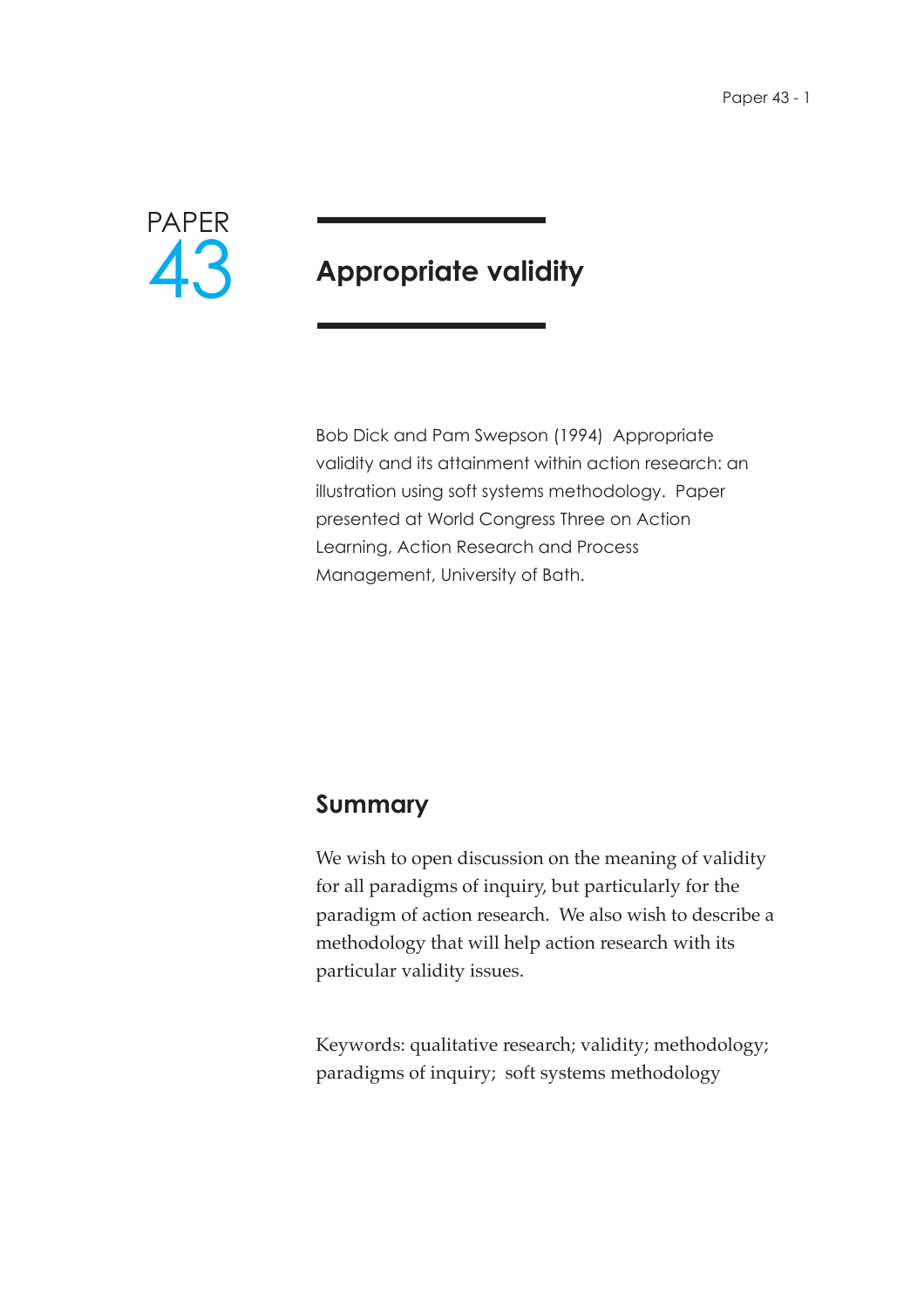# **Too narrow a definition of validity**

It is our belief that validity has taken on a meaning that is more relevant to one paradigm of inquiry — that of experimentalist science — than to others. "Validity" has come to connote precise quantitative measures arising from tight experimental control. This is an appropriate definition for a paradigm which aims to inquire into the world to arrive at universal principles which can be applied to a variety of situations.

We would argue that other paradigms of inquiry have different aims and require different sorts of evidence to support their assertions. Achieving such aims requires different methods to collect the relevant evidence.

### **Different paradigms, different aims, different validity issues**

We believe that the paradigms of inquiry of experimental research, ethnography and action research have two things in common:

- a wish to understand "the world";
- a wish to improve the human condition.

Within this common framework their aims differ in regard to:

- $\blacksquare$  the relationship between understanding and improving the human condition;
- the size of the world they wish to understand.

The differences in the three paradigms are choices between the primacy of universal knowledge, or that of specific knowledge. The methodologies of the three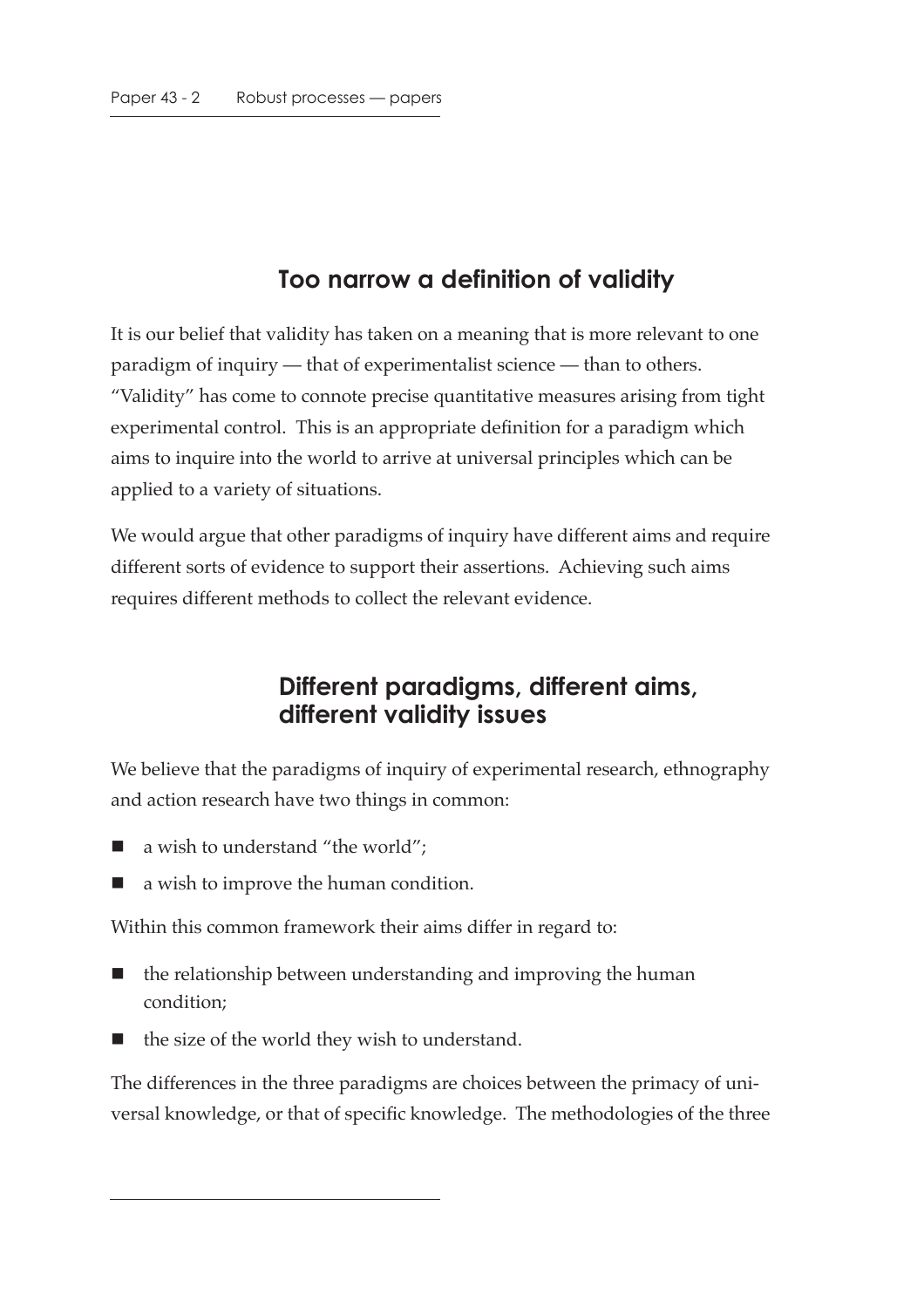paradigms as evident in data collection and analysis will focus on one, at the expense, if necessary, of the second. In methodological terms, this is usually expressed in terms of generalisability. It may more usefully be seen as a trade-off between local relevance and global relevance. See Figure 1.

As we have mentioned, experimental science's primary focus is on principles about the whole world for use in specific situations. There is no concern for specific knowledge at all. This is the concern of practitioners who apply the knowledge.

The validity of any assertions that experimental science makes depends



on evidence and arguments that support the universality of its results. This is usually done by reducing the variables which they study to those that they can manipulate or measure, preferably under controlled conditions, to establish evidence of strong causal links. The variables that they can treat this way may or may not be the important ones in a specific situation. It is left to those applying the knowledge to adjust it to local circumstances. Experimental science chooses to mount arguments about universal principles at the expense, if necessary, of arguments for specific usefulness.

Ethnography, on the other hand, wishes primarily to explain only one complex social situation,, usually without any intention of changing it. There is a secondary interest in gaining knowledge of human nature in general and methods for exploring it.

The validity of any assertions that ethnography makes depends on evidence and arguments that support the accuracy of the explanation of a complex social situation. This is usually done by interviewing a wide range of people in that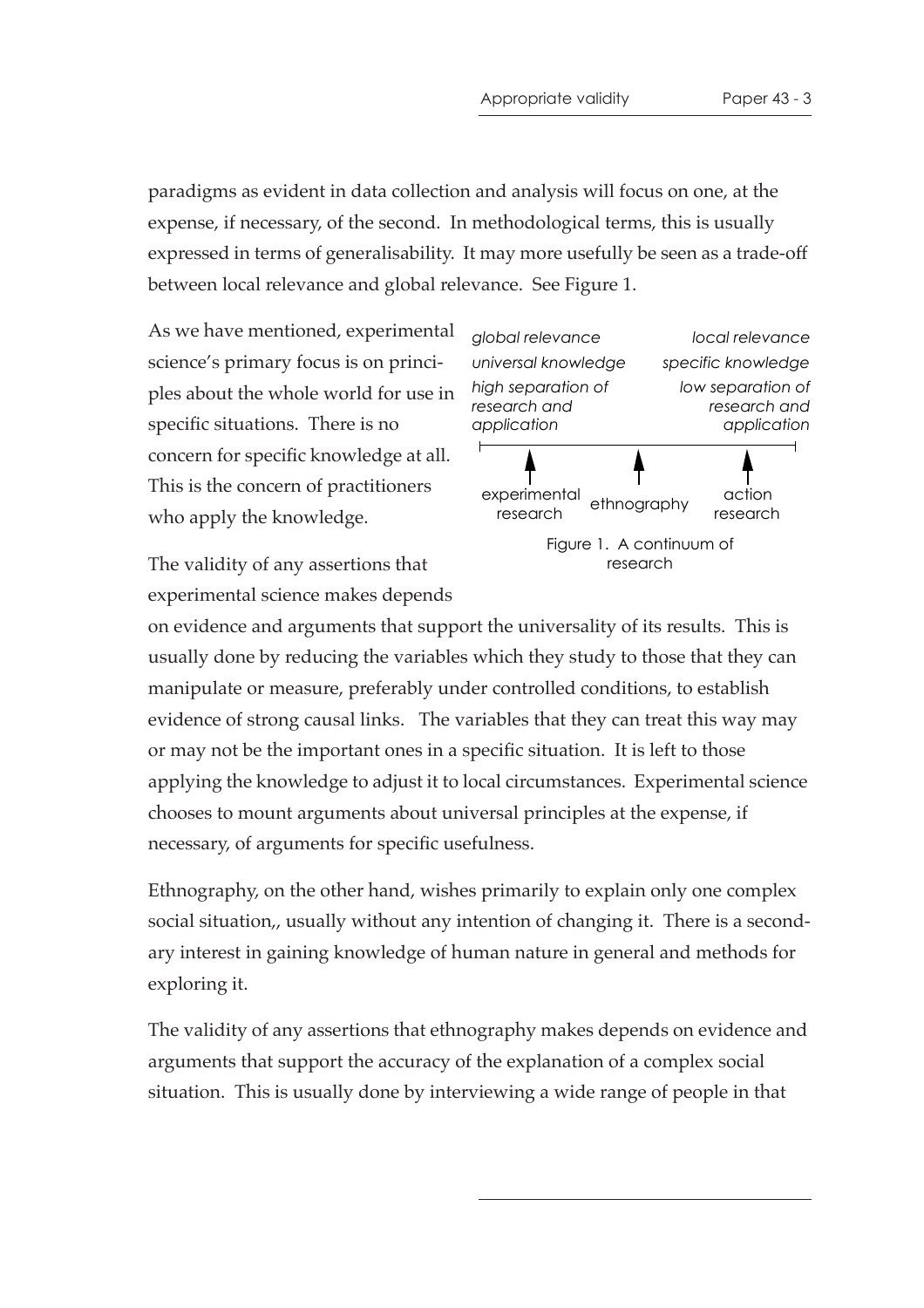situation and attempting not to interpret the data but to allow patterns of behaviour to emerge from the interview data. The trade off can be at the expense of comparing between groups or comparing the data with some existing theory to add to the body of knowledge about human behaviour in general. Action research aims primarily to achieve action and understanding in one complex social situation at the same time — action to inform the understanding which informs the action. There is a secondary interest in gaining knowledge about human nature in general and methods for exploring it.

The validity of any assertion that action research makes depends on evidence to support its claims of change in, and an explanation of, a complex social situation.

### **Achieving validity in action research**

We have written elsewhere about the strategies that can be used to achieve validity in action research. Important amongst these strategies are

- *a cyclic process*, so that early interpretations can be challenged and refined
- *the creation of a dialectic* between two different sources of information or perspectives on them.

In what follows, we provide a description of soft systems methodology which makes apparent these strategies.

## **Soft systems methodology**

In current use, soft systems methodology has come to refer to a particular system of inquiry developed at Lancaster University by Peter Checkland and his colleagues. In the earlier descriptions, such as Checkland (1981), it is a sevenstep process. It may be described as follows.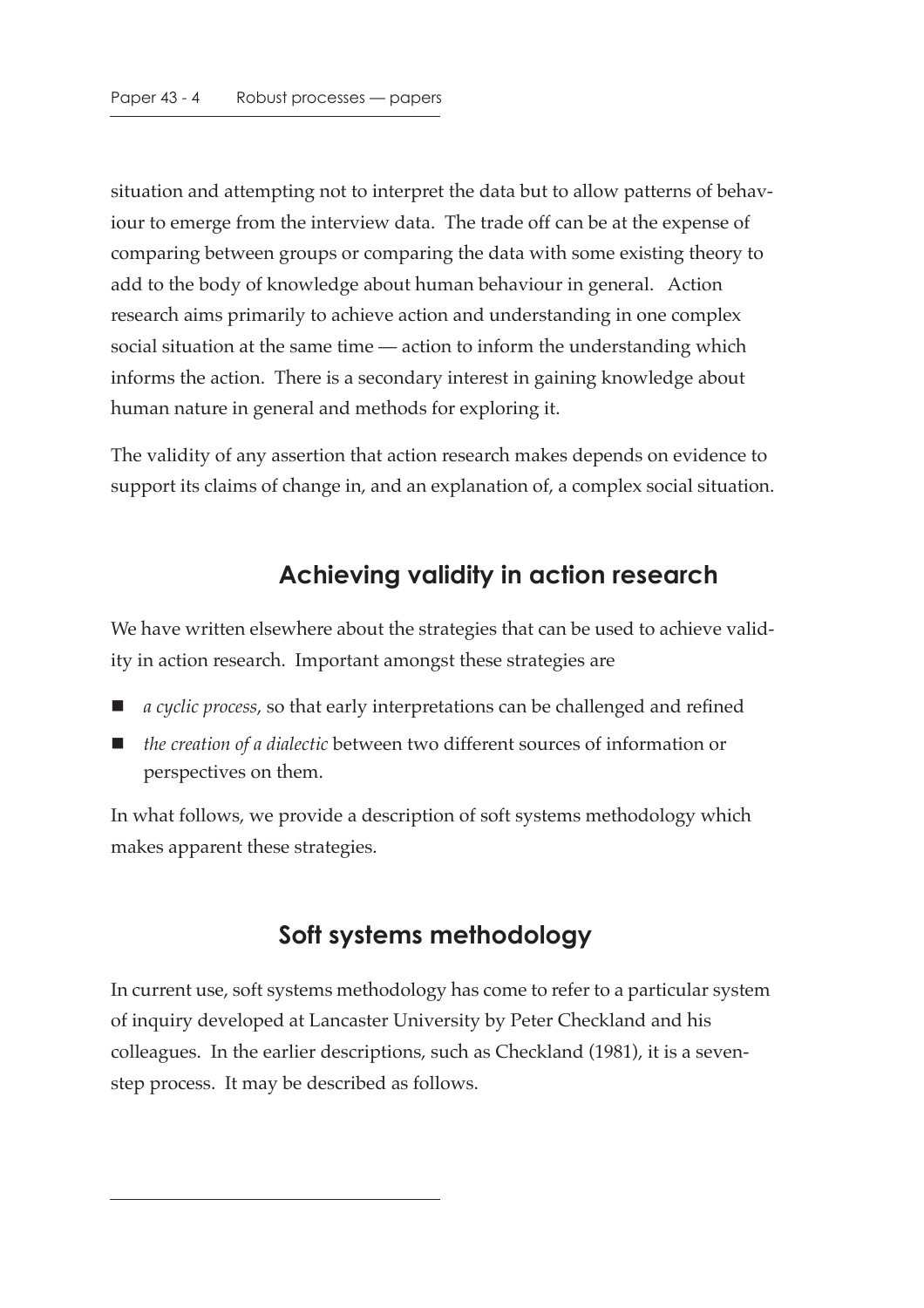- 1 the researcher is immersed in the problem situation;
- 2 the problem systems and their immediate context are defined;
- 3 root definitions of the relevant systems (comprising the essence of the systems) are defined;
- 4 conceptual models of the systems, intended as improvements, are developed;
- 5 the conceptual models are compared to reality;
- 6 feasible and desirable changes are identified;
- 7 action is taken to improve the situation.

In later descriptions such as that by Checkland (1990) the focus is more upon comparing reality to a set of conceptual models, and less upon a step-by-step process for doing this.

Action research methodologies, as we said above, are intended to produce both understanding and change. The methodologies can therefore often be divided conceptually into two parts, addressing these two goals. The first is a process or methodology to achieve change; the second to achieve understanding. In addition, there is often a set of concepts or a model which provides a means for describing what is being examined. In soft systems methodology, systems concepts form the third of these.

In most of the action research literature, the process for achieving change has in general been described in less detail than that for understanding. This is true also of the soft systems methodology literature, more so in the earlier literature. We have no wish to underestimate the importance of change processes in action research. In particular, we think that involving participants and negotiating a relationship with them are often crucial to the success of the endeavour.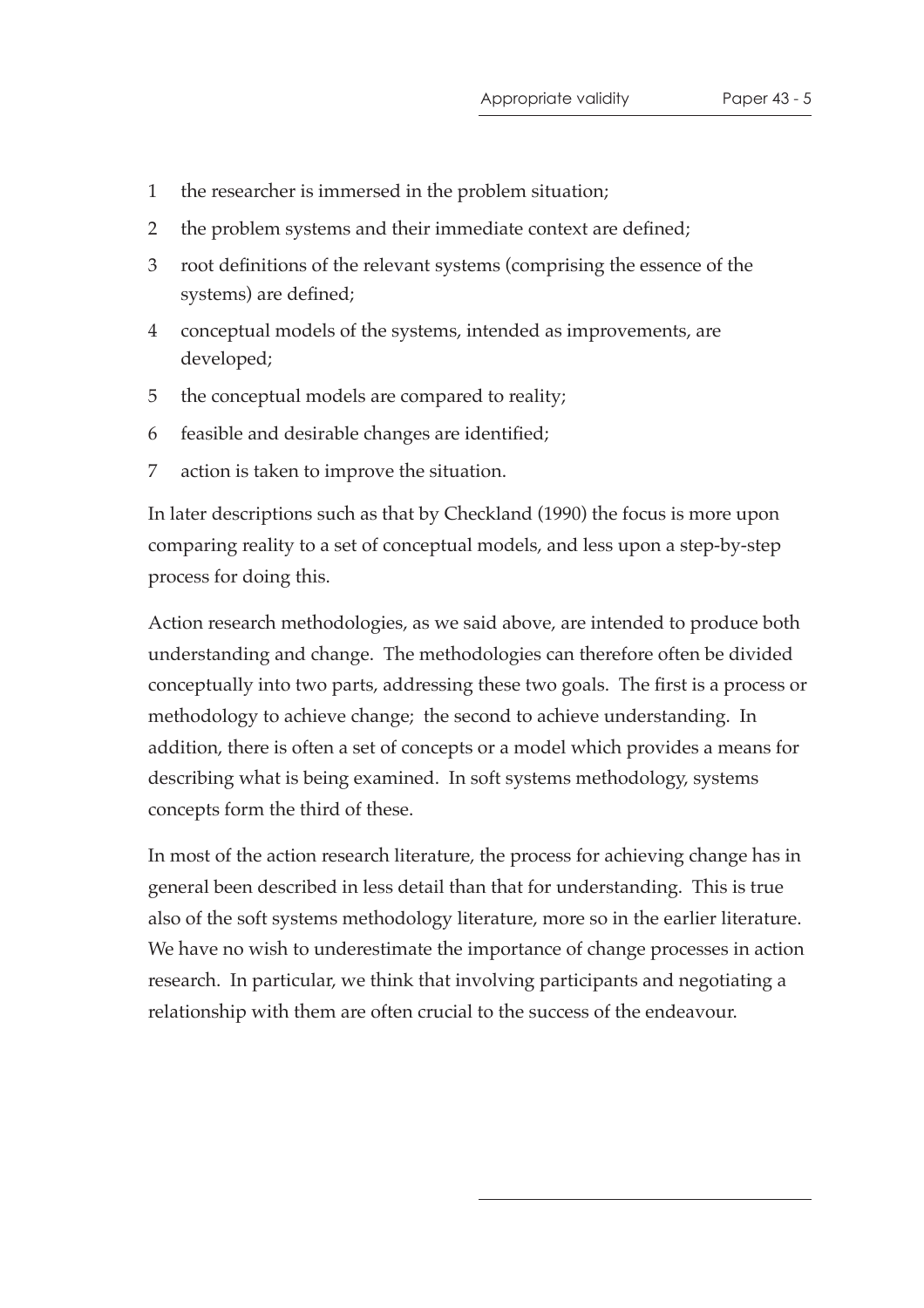However, our present interests are in the *validity of the understanding* achieved. We therefore focus primarily on the process for understanding. It might be described as an inquiry process.

### **Soft systems methodology as an inquiry process**

Viewed as an inquiry process, soft systems methodology illustrates well the strategies of multiple cycles, and a dialectic between different information sources or perspectives. It can be described as four sets of cycles, each involving a dialectic (Figure 2). In this instance, each dialectic is between two different perspectives.



Figure 2. A description of soft systems methodology which highlights the cyclic nature and use of dialectic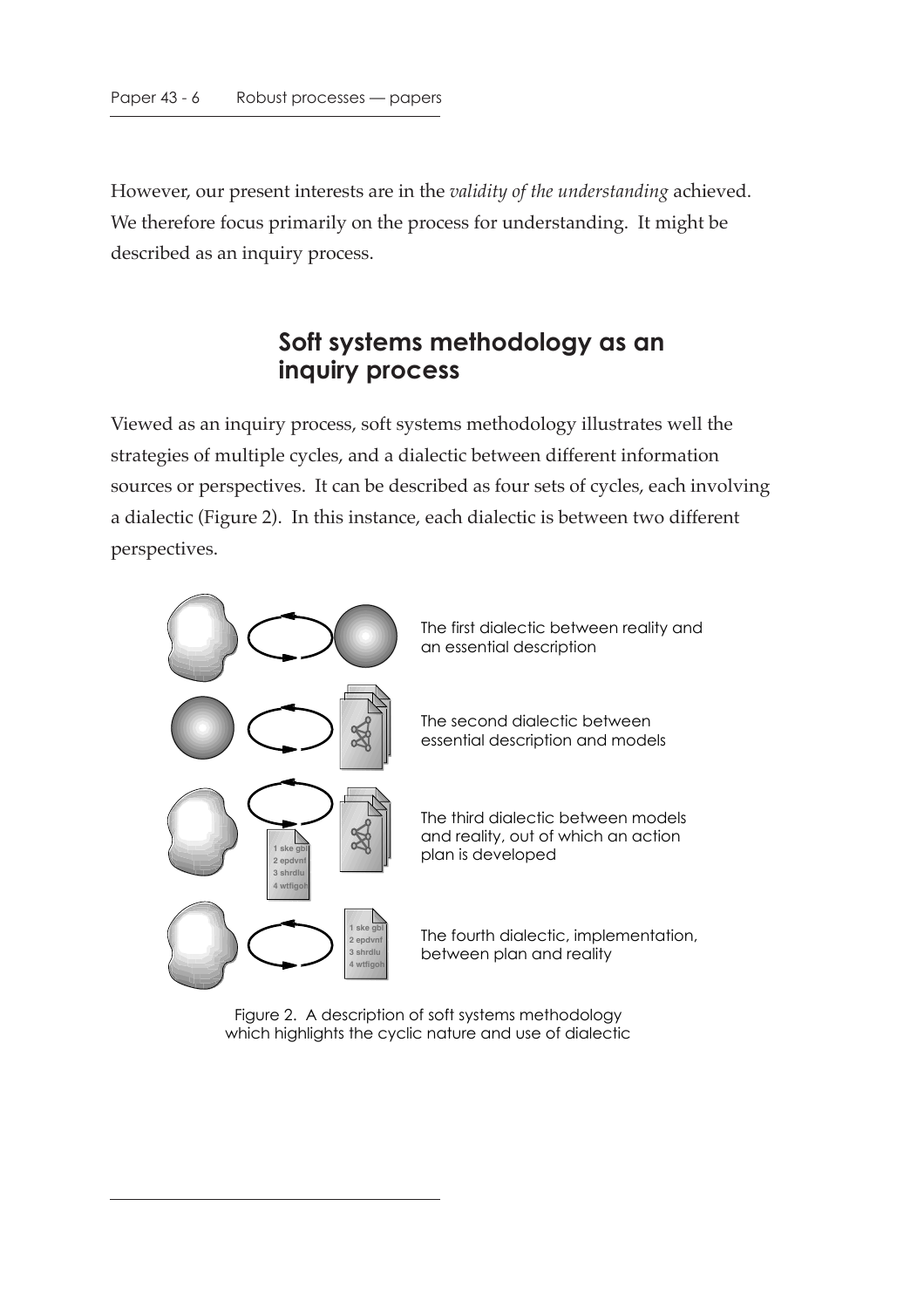The *first* cycle comprises a dialectic between the situation, and a description of the essence of that situation. In Checkland's writing, the essence is described in the language of systems theory, in what Checkland calls "root definitions".

In this and subsequent cycles, the researchers (and others involved, if any) alternate between the two perspectives until satisfied with the outcome.

The *second* dialectic is between the essence, and the conceptual models of the situation which the researchers develop. These models, too, are framed in systems terms.

Within the *third* cycle, the dialectic is between the conceptual models and the original situation. Out of this comparison, there arise possible improvements to the situation. From these, a plan of action can be developed.

Notice, here, the purpose which is served by the descriptions of the essence. They allow the essential features of the situation to be abstracted from the complicated situation. The third cycle, therefore, can ignore reality for the moment. The conceptual models are thus less influenced by the idiosyncrasies of the particular situation.

The *fourth* dialectic is that of implementation, and takes place between the intentions of the plans and the requirements of reality. This, though not as central a part of the inquiry process, nevertheless subjects the conclusions to a further test.

The process we have described here need not use systems concepts as the basis for its conceptual models. Other concepts, perhaps drawn from more than one area or discipline, might be used. In effect, Checkland has developed a process which can be regarded as a general inquiry process for action research.

It is important, we believe, to recognise this as a simplified description. As Checkland makes apparent, it is often necessary to detour from the later stages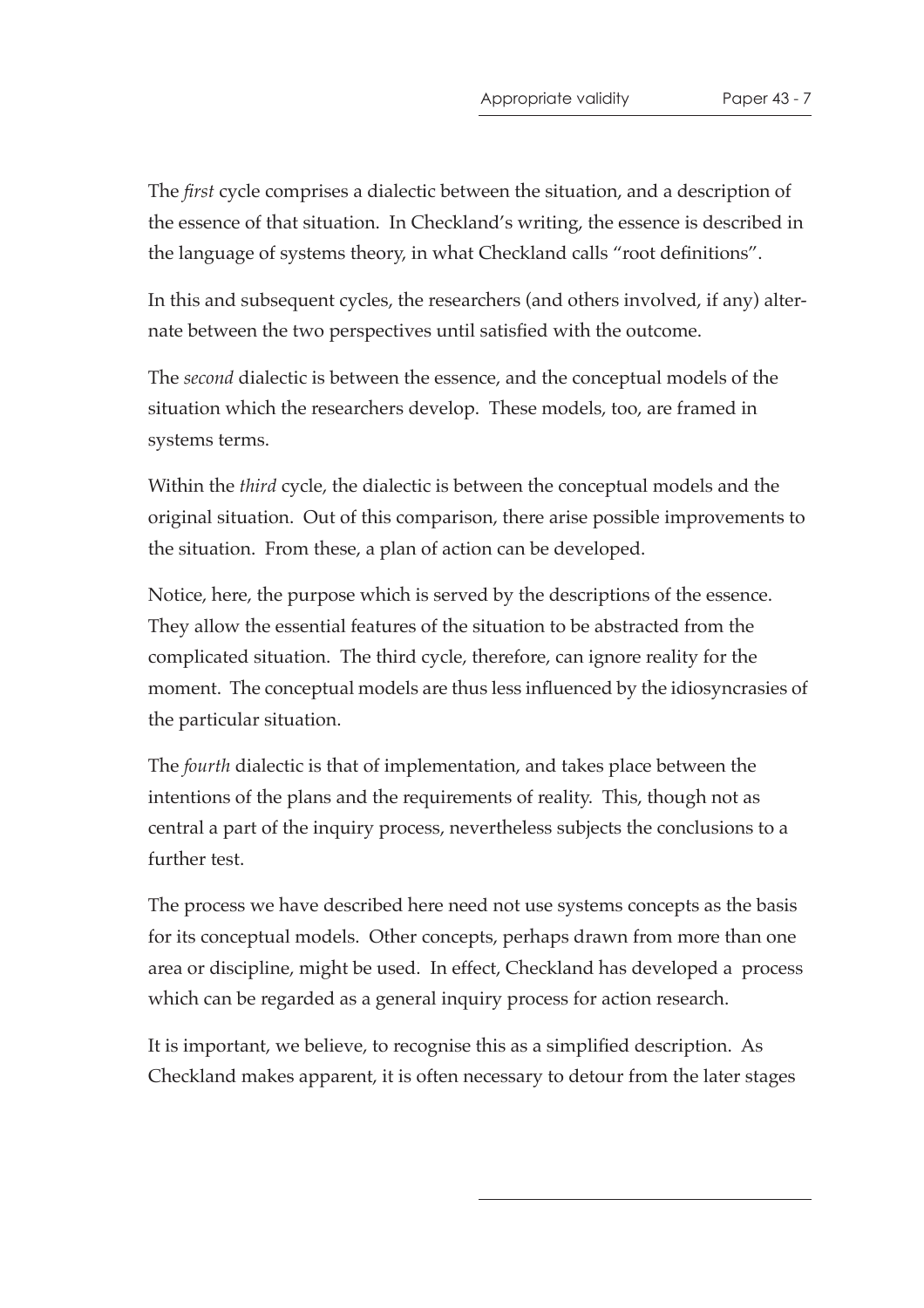back to earlier stages. The cycles described above are therefore often embedded within larger cycles.

### **Sources of validity in soft systems methodology**

At this point we return to the points we raised earlier in this paper. We argued there, following Dewey, that validity is a function of situation and intended outcomes. As an action research methodology, soft systems methodology pursues understanding which can inform action and be informed by it. We offered, as strategies for achieving validity, multiple cycles and dialectic. We believe it is apparent in our description of soft systems methodology that it illustrates both of these.

The use of multiple cycles allows the early conclusions of the researcher(s) to be scrutinised and refined in the later stages. As each cycle examines the topic of study from two different perspectives, the biases of any one of them are more likely to be identified. Finally, implementation determines in a compelling way if the understanding can be used to improve the situation.

### **Conclusions**

To summarise, we have argued that appropriate concepts of validity depend upon situation and intended outcomes. Validity has come to have meanings which are appropriate for experimental paradigms. For action research, with its need for responsiveness and change, different concepts of validity are required. All paradigms seek to understand the world. Action research wishes to use this understanding to inform simultaneous action.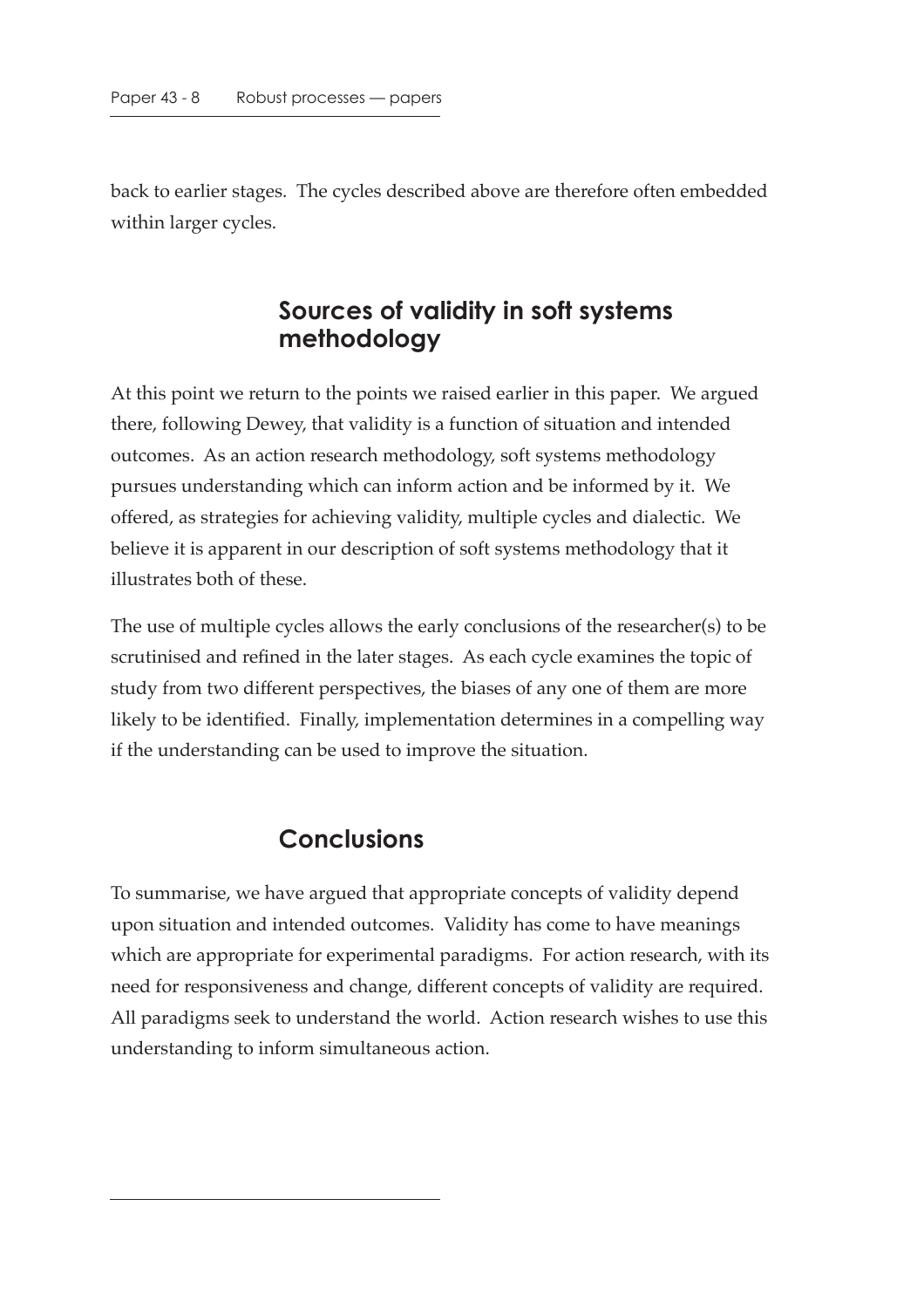We have offered here two strategies for achieving valid understanding: the use of a cyclic procedure; and, within each cycle, the use of multiple sources of information or different perspectives on what is being studied. We illustrate them by describing soft systems methodology in a way which reveals more clearly the use of these strategies.

Finally, we suggest that the resulting description provides a general inquiry process which need not depend upon systems concepts as the language for describing the situation studied.

#### **References**

Checkland, P. (1981) *Systems thinking, systems practice*. Chichester: Wiley.

- Checkland, P. and Scholes, J. (1990) *Soft systems methodology in action*. Chichester: Wiley
- Dewey, J. (1916) *Democracy and education : an introduction to the philosophy of education*. New York: Macmillan.
- Zuber-Skerritt, O., ed. (1991) *Action research for change and development*. Aldershot: Gower.